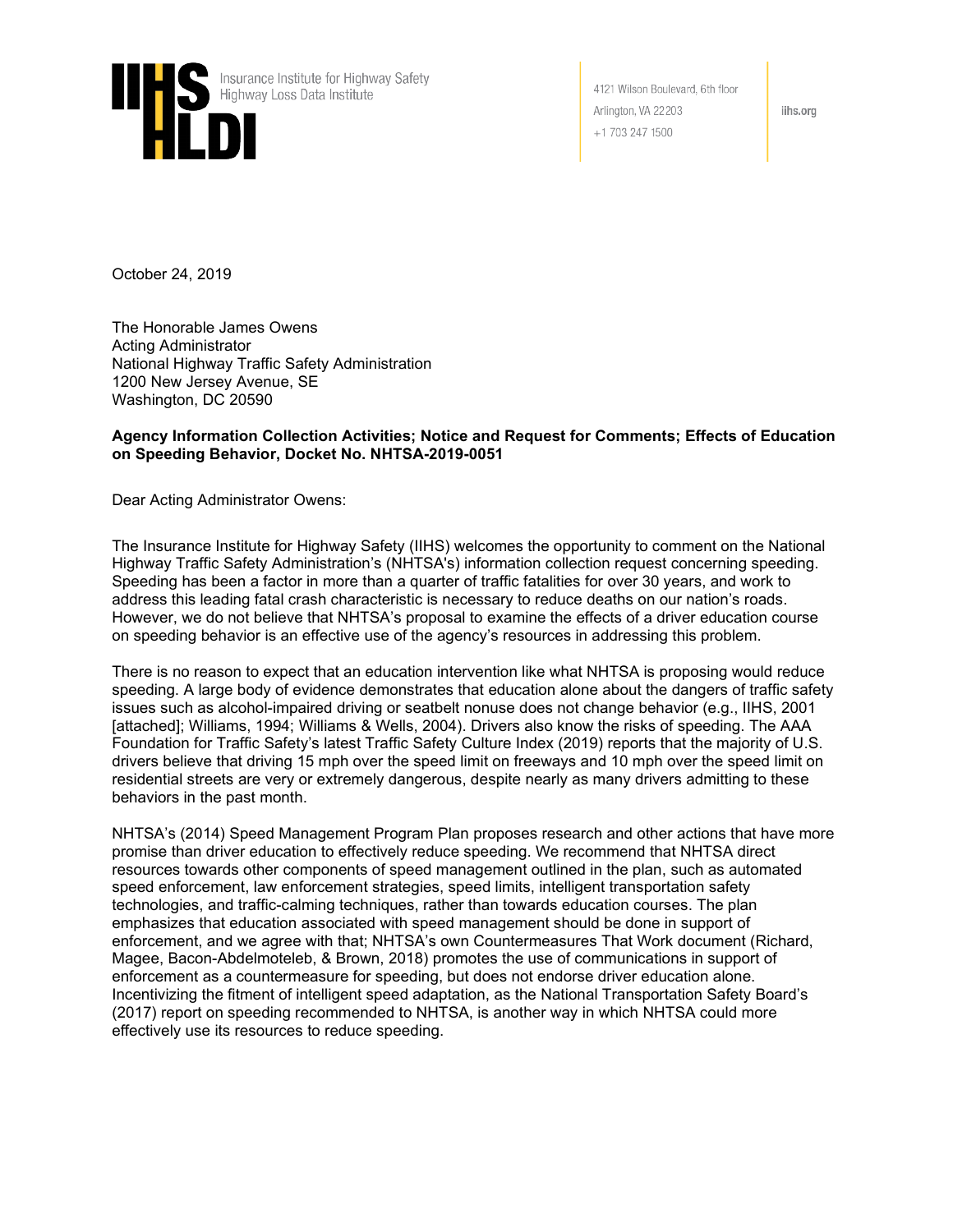The Honorable James Owens October 24, 2019 Page 2

Speeding is a widespread safety problem that was implicated in nearly 10,000 deaths in 2017. IIHS believes that NHTSA should conduct research on and promote countermeasures for speeding that are likely to be effective. Study after study has shown that education courses do not fit that bill.

Sincerely,

Jessen Carti-

Jessica Cicchino, Ph.D. Vice President, Research Insurance Institute for Highway Safety

**Attachment:** *Status Report*, Volume 36, No. 5, 2001

#### **References**

- AAA Foundation for Traffic Safety. (2019). *2018 Traffic safety culture index.* Retrieved from [https://aaafoundation.org/wp-content/uploads/2019/06/2018-TSCI-FINAL-061819\\_updated.pdf](https://aaafoundation.org/wp-content/uploads/2019/06/2018-TSCI-FINAL-061819_updated.pdf)
- Insurance Institute for Highway Safety. (2001). Education alone won't make drivers safer. *Status Report 36(5)*, 1–7.
- National Highway Traffic Safety Administration. (2014). *Speed management program plan* (DOT HS 812 028). Retrieved from [https://www.nhtsa.gov/sites/nhtsa.dot.gov/files/812028](https://www.nhtsa.gov/sites/nhtsa.dot.gov/files/812028-speedmgtprogram.pdf) [speedmgtprogram.pdf](https://www.nhtsa.gov/sites/nhtsa.dot.gov/files/812028-speedmgtprogram.pdf)
- National Transportation Safety Board. (2017). *Reducing speeding-related crashes involving passenger vehicles* (Safety Study NTSB/SS-17/01)*.* Retrieved from [https://www.ntsb.gov/safety/safety](https://www.ntsb.gov/safety/safety-studies/Documents/SS1701.pdf)[studies/Documents/SS1701.pdf](https://www.ntsb.gov/safety/safety-studies/Documents/SS1701.pdf)
- Richard, C. M., Magee, K., Bacon-Abdelmoteleb, P., & Brown, J. L. (2018). *Countermeasures that work: a highway safety countermeasure guide for State Highway Safety Offices, Ninth edition* (DOT HS 812 478). Washington, DC: National Highway Traffic Safety Administration. Retrieved from [https://www.nhtsa.gov/sites/nhtsa.dot.gov/files/documents/812478\\_countermeasures-that-work-a](https://www.nhtsa.gov/sites/nhtsa.dot.gov/files/documents/812478_countermeasures-that-work-a-highway-safety-countermeasures-guide-.pdf)[highway-safety-countermeasures-guide-.pdf](https://www.nhtsa.gov/sites/nhtsa.dot.gov/files/documents/812478_countermeasures-that-work-a-highway-safety-countermeasures-guide-.pdf)
- Williams, A. F. (1994). The contribution of education and public information to reducing alcohol-impaired driving. *Alcohol, Drugs, and Driving, 10,* 197–205.
- Williams, A. F., & Wells, J. K. (2004). The role of enforcement programs in increasing seat belt use. *Journal of Safety Research, 35,* 175–180.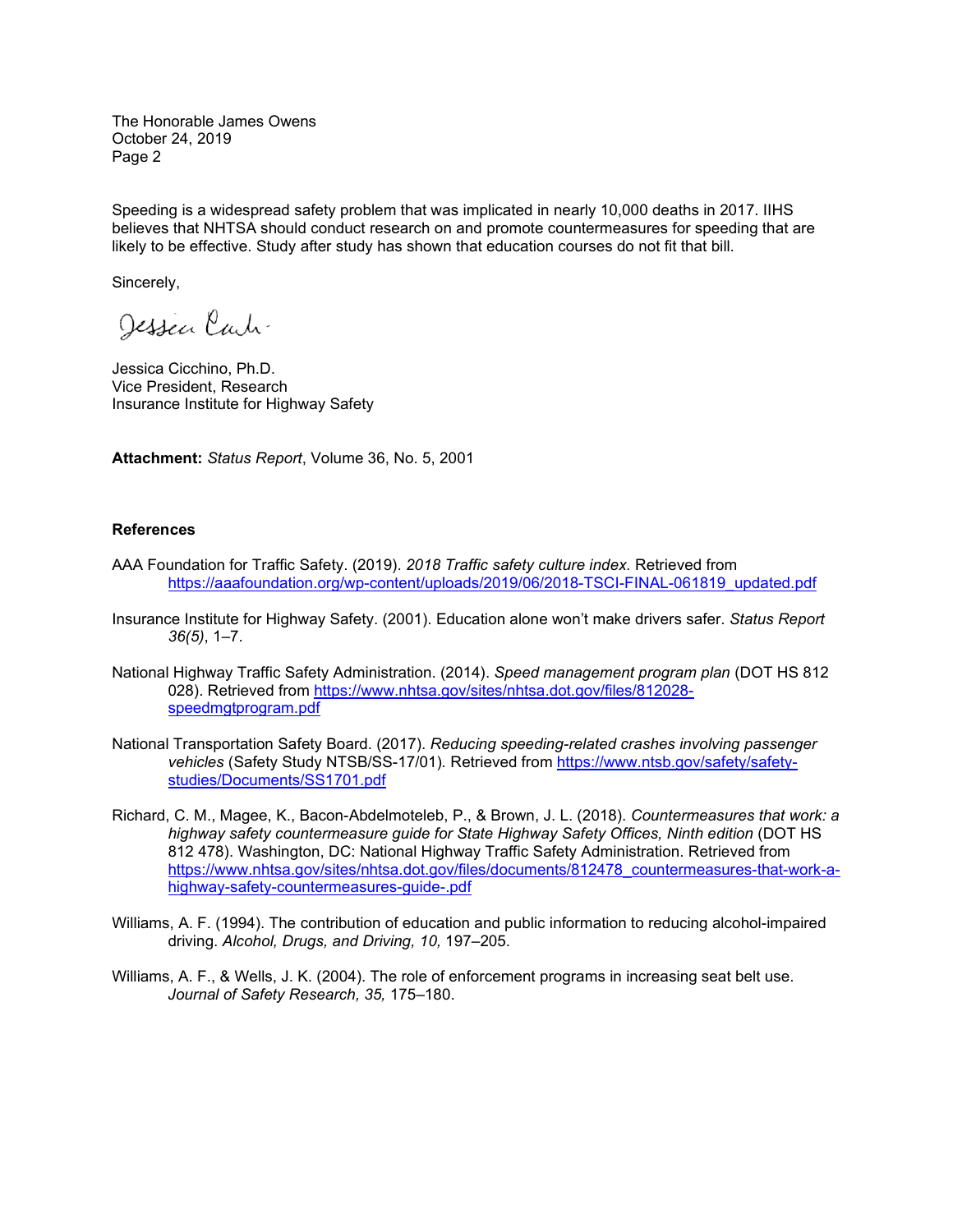

### Education alone won't make Why waste that competitive spirit drivers safer. on driving? It won't reduce crashes.

*Highway safety is a much broader field now than it used to be. The focus has expanded from trying to prevent crashes by educating people to change their behavior. This approach was too narrow. And it failed because education alone almost never changes driver behavior. For more than 30 years, highway safety professionals have recognized that what's needed to reduce crash losses is a mix of measures aimed at drivers, vehicles, and the roadway environment. Today's vehicle and road safety programs are based largely on research and engineering. But when it comes to changing the behavior of drivers and others on the road, research findings often are ignored. Many programs are based on wishful thinking instead of science. This Status Report summarizes what the research literature tells us works — and what doesn't — to influence driver behavior for the better.* 

A billboard message by itself won't improve drivers or yield other safety benefits. Such messages waste resources and drain energy from effective highway safety approaches.

Drive Nice.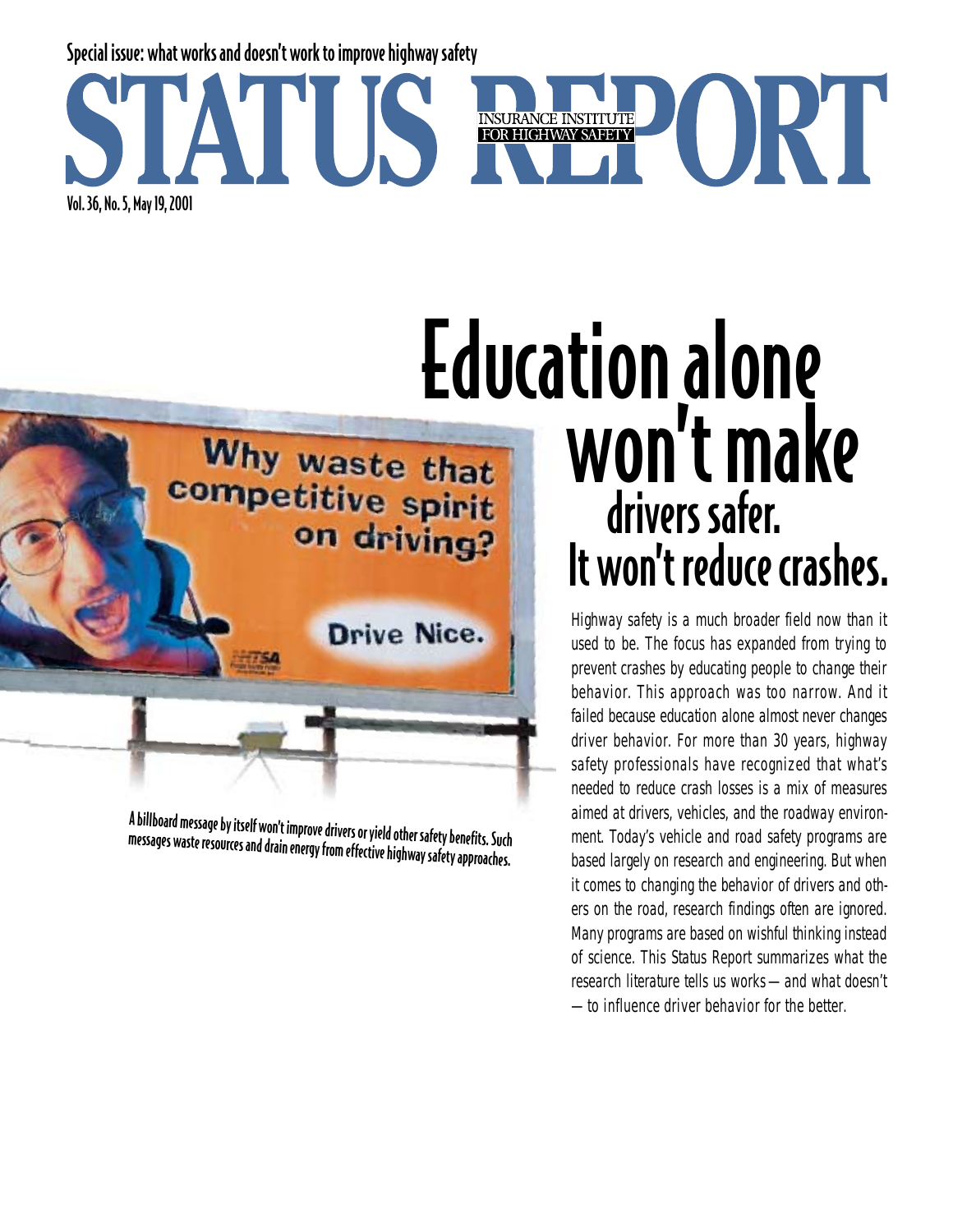## In the beginning,<br>it was all about educating drivers to prevent crashes.

Before there were safety belts or airbags, before vehicles had crumple zones and padded interiors, before guardrails and breakaway signposts were used on highways and shoulders were cleared of roadside hazards, there were "Please Drive Safely" signs. Trying to prevent crashes by educating motorists was the almost exclusive focus of

highway safety efforts for half a century, beginning soon after cars began to proliferate on the roads in the early 1900s. The entire idea of reducing the consequences of crashes wasn't a consideration.

A few advocates for a broader approach wanted to include things like installing and using safety belts to reduce deaths and injuries during crashes. These lone voices were ignored by the safety establishment of the time, but they didn't fade away. They continued to grow, which made the existing road safety establishment uncomfortable. This discomfort was apparent in 1961 remarks to the National Safety Congress by the president of General Motors, who criticized the work of "self-styled experts" whose "suggestion that we abandon hope of teaching drivers to avoid traffic accidents and concentrate on designing cars that will make collisions harmless is a perplexing combination of defeatism and wishful thinking."

# **PLEASE DRIVE SAFELY**

The whole idea of reducing the consequences of crashes —the deaths, injuries, and property damage—used to be ignored in favor of trying to prevent crashes by persuading drivers to be more careful. A few advocates spoke up for a broader mix of approaches, and eventually these voices won out.

Science wins out: A few years later, the "self-styled experts" prevailed. Legislation enacted in 1966 gave the federal government its first major responsibility for highway safety. As a direct result, the focus of safety efforts became much broader.

The new approach sought to reduce crash losses by focusing not only on driver behavior and crash prevention but also on reducing injury risk during crashes and mitigating the consequences after crashes by, for example, decreasing the likelihood of fuel leaks that could lead to postcrash fires. Equally important was an unprecedented emphasis on scientific methods to evaluate highway safety programs.

This systematic, scientific approach has saved thousands of lives and prevented countless injuries since implementation in the 1970s. Today's passenger vehicles are much safer. So are roadways. And there has been progress toward improving the behavior of drivers and other road users.

Mix of approaches needed: Because most motor vehicle crashes involve driver error, some people continue to this day to believe that improving driver behavior should be the overriding priority. Claims continue to be made that "getting rid of drunk drivers" or "improving driver skills" is more important than setting speed limits or equipping cars with airbags. Such claims persist despite evidence gathered over the years that many driver-oriented prescriptions are ineffective. Besides, they're easier said than done. Major efforts around the world to "get rid of drunk drivers," for example, haven't succeeded in wiping out the problem of alcohol-impaired driving.

Crash deaths and injuries occur in events ranging from pedestrian impacts to collisions involving tractor-trailers. No single program or approach can have a major effect on such a range of crash types. We need a broad mix of science-based measures aimed at drivers, vehicles, and roadways. There's no reason to prefer measures aimed at drivers over those aimed at the other two. Preference should go to programs shown to be effective.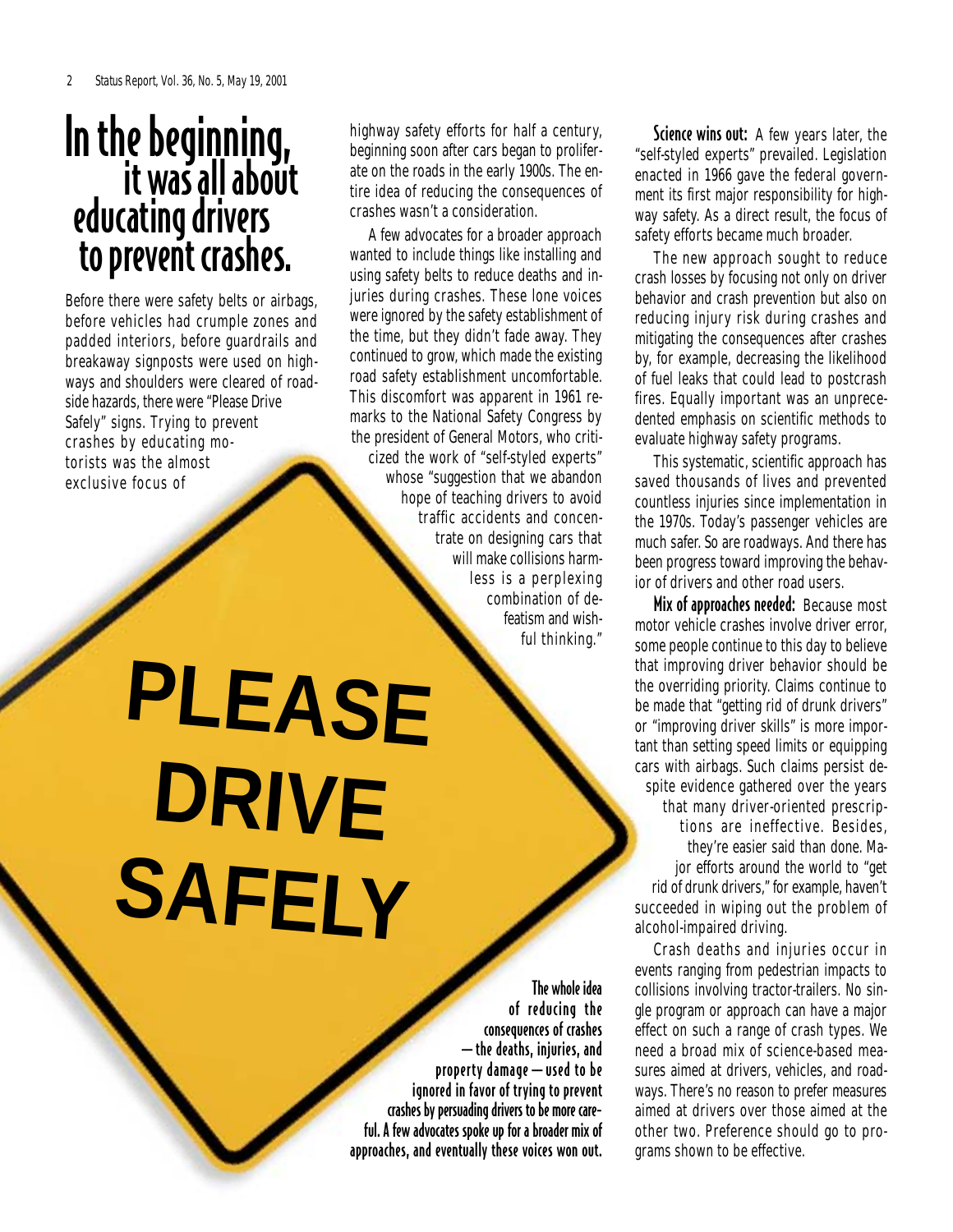## What doesn't work: education alone is ineffective at best; can even increase risk.

Safe driving behaviors like staying within speed limits, heeding stop signs, and using safety belts have to be performed over and over again. Research indicates that education has no effect, or only a very limited effect, on behaviors like these. The education might increase drivers' knowledge (for example, about the benefits of using belts), but the expanded knowledge usually doesn't result in behavior changes.

Yet support persists for programs like high school driver education; motorcycle education and training; education to increase safety belt and helmet use; and improvement programs for problem drivers, young drivers, and/or drivers in general. Such programs are commonplace, but many of them never get evaluated, typically because of their common-sense appeal. "Who can argue against the benefits of education or training?" asks Institute chief scientist Allan Williams. "But when good scientific evaluations are undertaken, most of the driver improvement programs based on education or persuasion alone are found not to work."

An example is driver education, the subject of worldwide review (see *Status Report*, Jan. 11, 1997; on the web at www. highwaysafety.org). According to Jon S. Vernick of Johns Hopkins, author of one literature review, "There's no evidence that high school driver education reduces motor vehicle crash involvement rates for young drivers."

After reviewing motorcycle rider education/training programs in three countries, Dan Mayhew of Canada's Traffic Injury Research Foundation reports "no compelling evidence that rider training is associated with reductions in collisions." Nor does a study of a bicycle education program in Australia show any evidence that participation "led to a reduced risk of bicyclerelated injury in subsequent years."

The Australian "bike ed" program might even have made things worse by inadvertently leading children "to undertake a level of risky activity that they would not have attempted without the 'license' provided by having completed the program." This is the conclusion of lead author John Carlin of the Murdoch Children's Research Institute and University of Melbourne.

There's no reason to prefer highway safety efforts aimed at drivers over those aimed at vehicles or roads. Preference should go to programs shown to be effective.

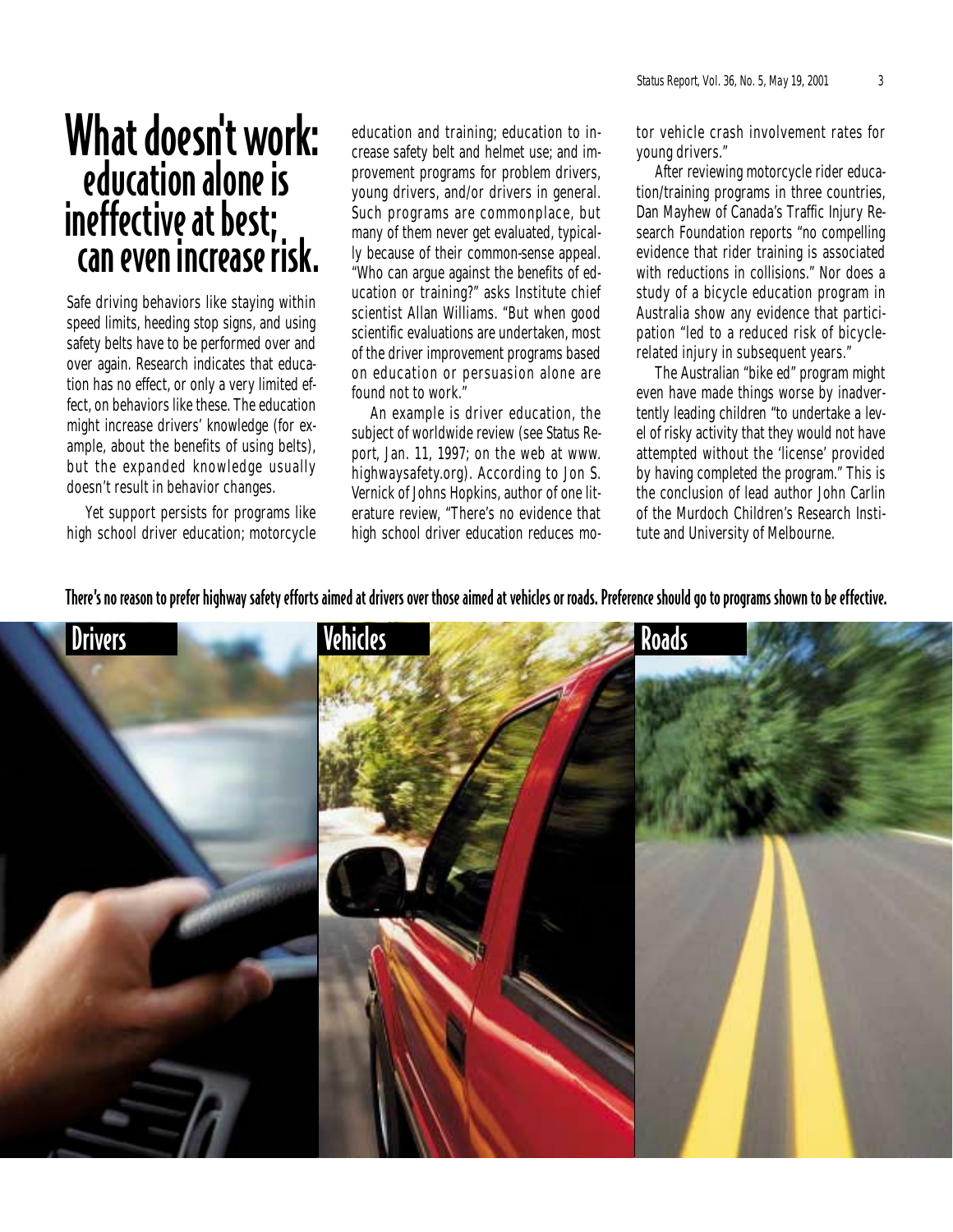#### *4 Status Report, Vol. 36, No. 5, May 19, 2001*

Education can be risky: Carlin isn't the only researcher to find that an education, persuasion, or training program might make things worse, either by increasing exposure, engendering overconfidence, or somehow rewarding risky behavior. Vernick points to another example: "Because high school driver education programs contribute to earlier licensure for young drivers, these programs may actually increase motor vehicle fatality rates for young persons."

Other examples include courses that teach skid control, off-road recovery, and other emergency maneuvers. When these were taught to young men, the outcome was adverse. "Males who received training had higher crash rates than those who did not take the training. Authors of the relevant studies have suggested that males trained in these skills become overconfident in their ability and now take unnecessary risks," Mayhew says.

Such unexpected and unintended outcomes underscore the importance of conducting scientific evaluations of all intervention programs. Then the ones that either don't work or exacerbate the problem can be changed or abandoned. "This hasn't happened sufficiently," Williams says.

Knowledge alone isn't enough: "The belief that increasing motorists' or other road users' knowledge will change their actions reflects a naive view of human behavior," Williams adds. "At one level all drivers know, for example, that it's wrong to ignore stop signs and run red lights. Yet these obviously unsafe behaviors occur routinely. They're leading causes of crashes. Another example is that by now all motorists know driving after consuming significant amounts of alcohol increases crash risk, but millions of trips are taken each year by seriously impaired drivers."

An analogy involves educating students about drug use. One of the most prominent efforts, the Drug Abuse Resistance Education Program (DARE), began in California in



the early 1980s. Now DARE is in 80 percent of U.S. school districts plus many other countries. Yet numerous studies have found the DARE curriculum, which features police officers teaching in classrooms, ineffective. Richard Clayton, director of the Center for Prevention Research at the University of

Kentucky, authored one of the studies. "When we have something as complex and as hidden as drug abuse among adolescents, our usual answer to it is more education . . . . It makes us, as adults, feel good that they're getting this information, but we know information oftentimes doesn't carry much weight. We've got to step back and ask, 'Is education ever the best magic bullet?' I, for one, don't think it is."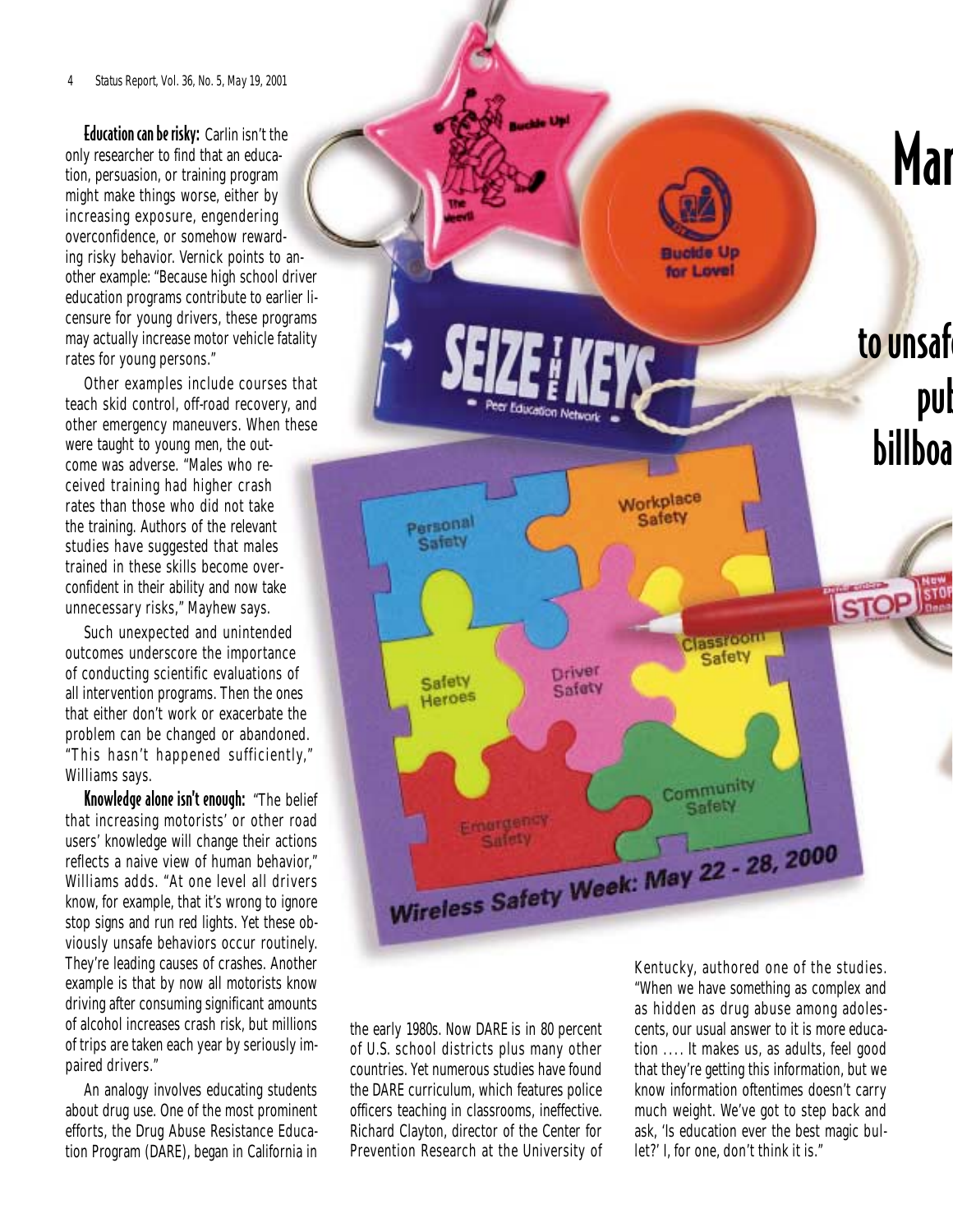# ny well-intentioned safety advocates

cling to the belief that the answer e driving is safe driving courses and blic service announcements bolstered by rds, bumper stickers, and assorted trinkets.



*Status Report, Vol. 36, No. 5, May 19, 2001 5*

Even drivers whose skills actually are above average may not be safer. Research conducted in the early 1970s involved a group of highly skilled race drivers who had worse on-the-road crash records than a group of average motorists. The race car drivers' knowledge and skills obviously were greater than those of the average drivers, but this didn't translate into enhanced highway safety.

A related problem is that high-risk drivers — the ones who most need to change their behavior — are the most difficult group to influence. Safety belt use rates are lower among young drivers, speeders, and other risk-takers, for example, than among drivers in general.

> Support for education continues apace: The failure of education alone to influence drivers hasn't kept it from be-

> > ing encouraged under U.S. law. The Transportation Equity Act for the 21st Century allows states to use some federal highway safety program funds to produce and place media messages. This law does require yearly assessments of

program effectiveness but, as Williams points out, "television commercials in the 1960s, '70s, and '80s didn't help improve highway safety, and they won't help now unless they're coupled with meaningful enforcement of traffic safety laws. If they aren't, then the commercials and all the other educational efforts will be a waste of federal monies."

Education still is tried the world over. Dinesh Mohan, who is Henry Ford Professor for Biomechanics and Transportation Safety at the Indian Institute of Technology, says "the education debate gets resurrected every day . . . . A very large number of countries have safety messages on television, have put up billboards on thoroughfares, hold road safety weeks, distribute safety literature in schools, and have instituted safety committees and councils. This has been going on for two decades, but the carnage continues."

### **BE CAREFUL...**

Ray Peck, former Chief of Research at the California Department of Motor Vehicles, is one who says he "never felt that mass communication methods are effective, such as advertisements that tell people to buckle up. These programs are flawed for a lot of reasons."

Signs may impart information, but the added knowledge doesn't necessarily result in safer driver behavior. Why not? The answer goes to the crux of the failure of education alone. When surveyed, most drivers rate their own skills above average. Some rate their skills about the same as the average, but virtually none say they believe they're below-average drivers. So most drivers don't believe they need to be educated. They do believe in education, but they believe it's for all the other "bad" drivers on the road, not themselves.

Most messages go unheeded: The roadside sign shown on the cover of this *Status Report* implores motorists to "Drive Nice." This is the National Highway Traffic Safety Administration's way of addressing aggressive driving, a widespread problem that warrants attention (see *Status Report*, Dec. 5, 1998; on the web at www.highwaysafety.org). But don't expect the sign to do any good. It's a prime example of wasting resources on an ineffective approach.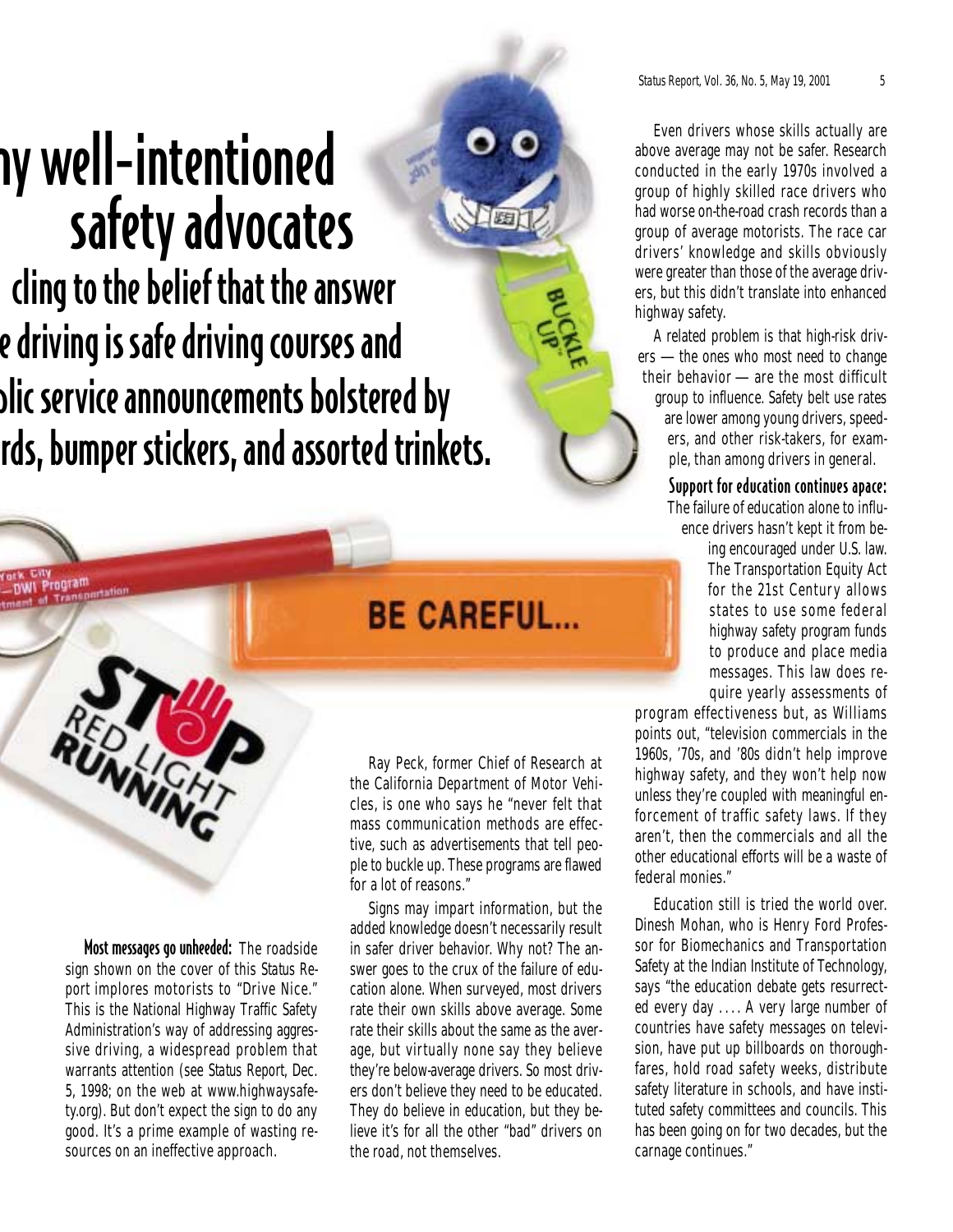## Importance of traffic safety laws: with publicity and education, laws change behavior

Most demonstrable improvements in driver behavior come from traffic safety laws. The clearest examples are those where the behaviors are readily observable and the changes are measurable — belt use, motorcycle helmet use, or travel speeds.

Victoria, Australia, enacted the first safety belt law in 1970. Use rates, which had been 18-26 percent, immediately jumped to 75 percent in urban areas and 64 percent on rural roads. When other Australian states passed similar laws, each experienced big jumps in rates of buckling up.

But in North America, belt laws by themselves didn't have the same effect. Canadian authorities added a program of periodic intensive enforcement, and the laws in some provinces were strengthened to include points on drivers' licenses as part of the penalties. These approaches paid off. Driver belt use in Canada has topped 90 percent since 1994, as high as anywhere in the world.

While education to change driver behavior almost never is effective by itself (see p.3), it's beneficial when it enhances the effectiveness of traffic safety laws. It can build public support to enact the laws in the first place. Then education can enhance enforcement by increasing motorists' perceptions of the risk of apprehension.

This is well documented in Australia, where extensive and creative highway safety advertising runs frequently on television and other media. The advertising works, according to professor Peter Vulcan of Monash University in Victoria, "only when it is done in direct support of high levels of enforcement, usually highly visible enforcement. You can start the process with voluntary

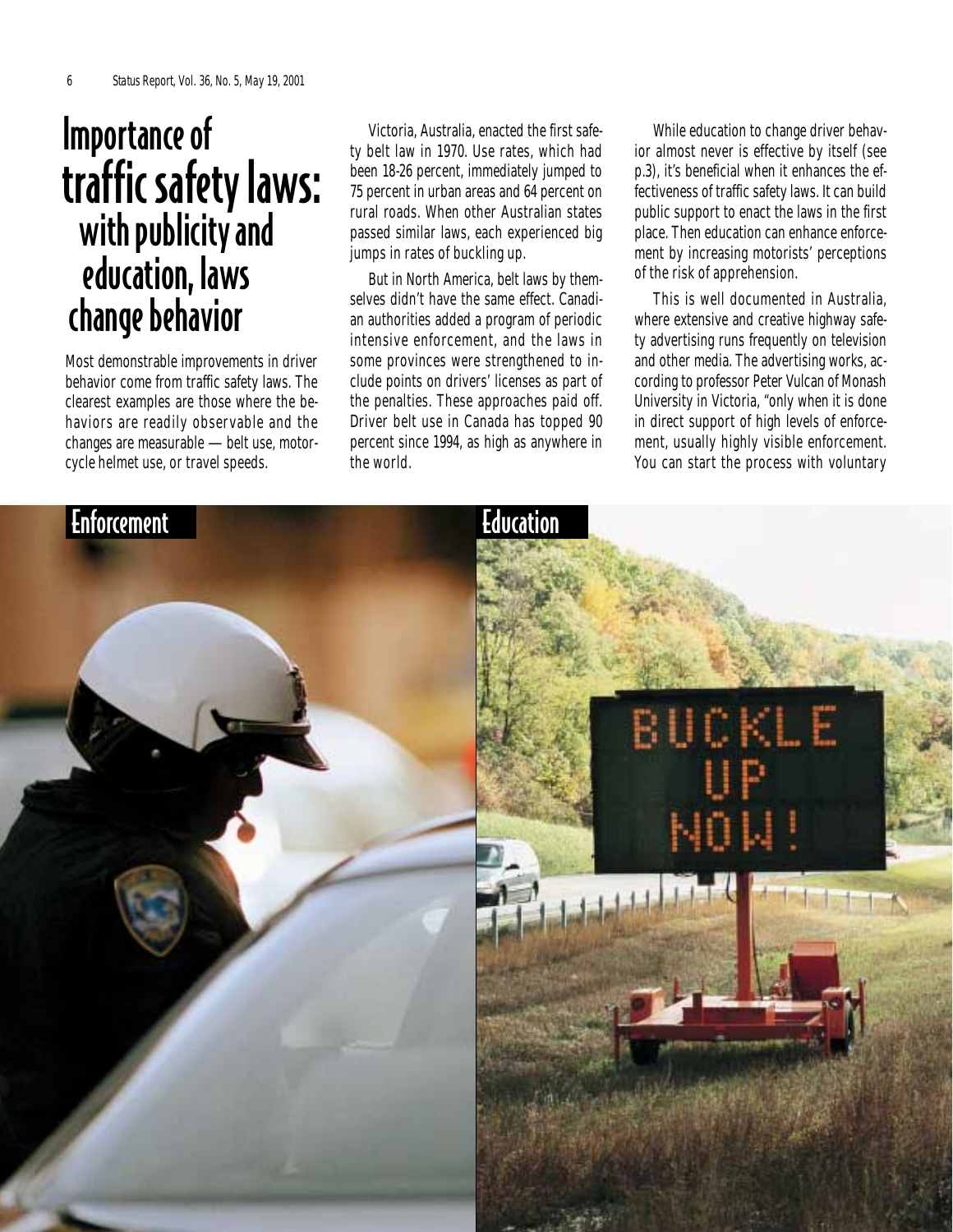compliance with traffic safety laws, but then to get the majority of road users to comply you need enforcement that is magnified by publicity."

Benefits accrue even without high compliance: Compliance with traffic laws varies considerably. The greater the compliance, the more effective the laws. If motorists don't know about a law or don't believe it will be enforced, compliance will be limited.

But even laws that frequently are violated can have positive effects. A good example is speed limits. Many drivers routinely exceed them, but there's still a safety benefit because drivers typically won't go more than 10 mph faster than a posted limit. Thus, when speed limits were 55 mph most

drivers went 55-65 mph. When the limits were increased to 65 mph, motorists sped up to 65-75 mph.

This behavior has nothing to do with choosing safe speeds to drive. It has everything to do with the perception that speed limits actually are being enforced at about 8-10 mph above what's posted.

Motorists are much more likely to change their behavior in response to traffic laws than because of education about what increases crash risk. In large part, this is because motorists believe their

driving skills will enable them to avoid collisions. At the same time, they recognize their skills won't enable them to avoid a ticket. So they slow down, buckle up, or otherwise comply with the laws.

Keeping the focus on what works: The time and money spent promoting highway safety strategies that don't work steal critical resources from those that do. Advocates of such programs may bring much needed public attention to problems, but the same voices could be more effective if their efforts were used to support countermeasures shown to work by scientific research.

The effective programs are the ones that combine education with traffic law enforcement. This combination is the key to changing driver behavior.

## Exception that proves the rule: when education alone works

There are a few instances when education alone can be effective in changing people's behavior. Children's behavior generally is easier than adults' to change, and some child pedestrian programs have been successful (see *Status Report*, March 13, 1999; on the web at www.highwaysafety.org).

Messages aimed at adults are more likely to be effective if the audience has something tangible at stake, like maintaining a job performance record. An alcohol educa-



tion program at a U.S. Air Force base succeeded largely because psychiatric referral or discharge could be a consequence for getting in a crash involving alcohol use.

Education programs that are longer and more extensive are apt to work better than shorter or limited efforts. It's beneficial if the communicator has high credibility and if the desired behavior has to be performed only once — for example, if a doctor recommends installing a smoke detector— instead of repeatedly over time.

But even gains from long-term education may diminish. Long-running antismoking programs have contributed to overall reductions in tobacco use, for example, but in the early to mid-1990s there was a surprising upswing in teen smoking.

#### References

The information in this *Status Report* is based on numerous scientific studies, including the following:

Barmack, J.E. and Payne, D.E. 1961. The Lackland accident countermeasure experiment. *Highway Research Board Proceedings* 40:513-22. Washington, D.C.: Transportation Research Board.

Carlin, J.B.; Taylor, P.; and Nolan, T. 1998. School based bicycle safety education and bicycle injuries in children: a case-control study. *Injury Prevention* 4:22-27.

Haddon, W., Jr. 1972. A logical framework for categorizing highway safety phenomena and activity. *The Journal of Trauma* 12:193-207.

Kraus, J.F.; Peek, C.; and Williams, A.F. 1995. Compliance with the 1992 California motorcycle helmet use law. *American Journal of Public Health* 85:96-99.

Leukefeld, C.G. 1995. *Prevention Practice in Substance Abuse* (ed. R.R. Clayton). Binghamton, N.Y.: Haworth Press.

Mayhew, D.R. and Simpson, H.M. 1996. Effectiveness and role of driver education and training in a graduated licensing system. Ottawa, Ontario, Canada: Traffic Injury Research Foundation.

Miller, R.E.; Reisinger, K.S.; Blatter, M.M.; and Wucher, F. 1982. Pediatric counseling and subsequent use of smoke detectors. *American Journal of Public Health* 72:392-93.

O'Neill, B. 2001. Role of advocacy, education, and training in reducing motor vehicle crash losses. Presented at the World Health Organization Traffic Meeting, Geneva, Switzerland. Arlington, VA: Insurance Institute for Highway Safety.

O'Neill, B. 2001. Seat belt use: where we've been, where we are, and what's next. *2001 Seat Belt Summit: Policy Options for Increasing Seat Belt Use in the United States in 2001 and Beyond*, Appendix A. Arlington, VA: Automotive Coalition for Traffic Safety, Inc.

Retting, R.A. and Greene, M.A. 1997. Traffic speeds following repeal of the national maximum speed limit. *ITE Journal* 67:42-46.

Struckman-Johnson, D.L.; Lund, A.K.; Williams, A.F.; and Osborne, D.W. 1989. Comparative effects of driver improvement programs on crashes and violations. *Accident Analysis and Prevention* 21:203-15.

Vernick; J.S.; Guohua, L.; Ogaitis, S.; MacKenzie, E.J.; Baker, S.P.; and Gielen, A.C. 1999. Effects of high school driver education on motor vehicle crashes, violations, and licensure. *American Journal of Preventive Medicine* 16:40-46.

Williams, A.F. 1994. The contribution of education and public information to reducing alcohol-impaired driving. *Alcohol, Drugs, and Driving* 10:197-205.

Williams, A.F. and O'Neill, B. 1974. On-the-road driving records of licensed race drivers. *Accident Analysis and Prevention* 6:263-70.

Williams, A.F.; Paek, N.N.; and Lund, A.K. 1995. Factors that drivers say motivate safe driving practices. *Journal of Safety Research* 26:119-24.

Williams, A.F.; Reinfurt, D.W.; and Wells, J.K. 1996. Increasing seat belt use in North Carolina. *Journal of Safety Research* 27:33-41.